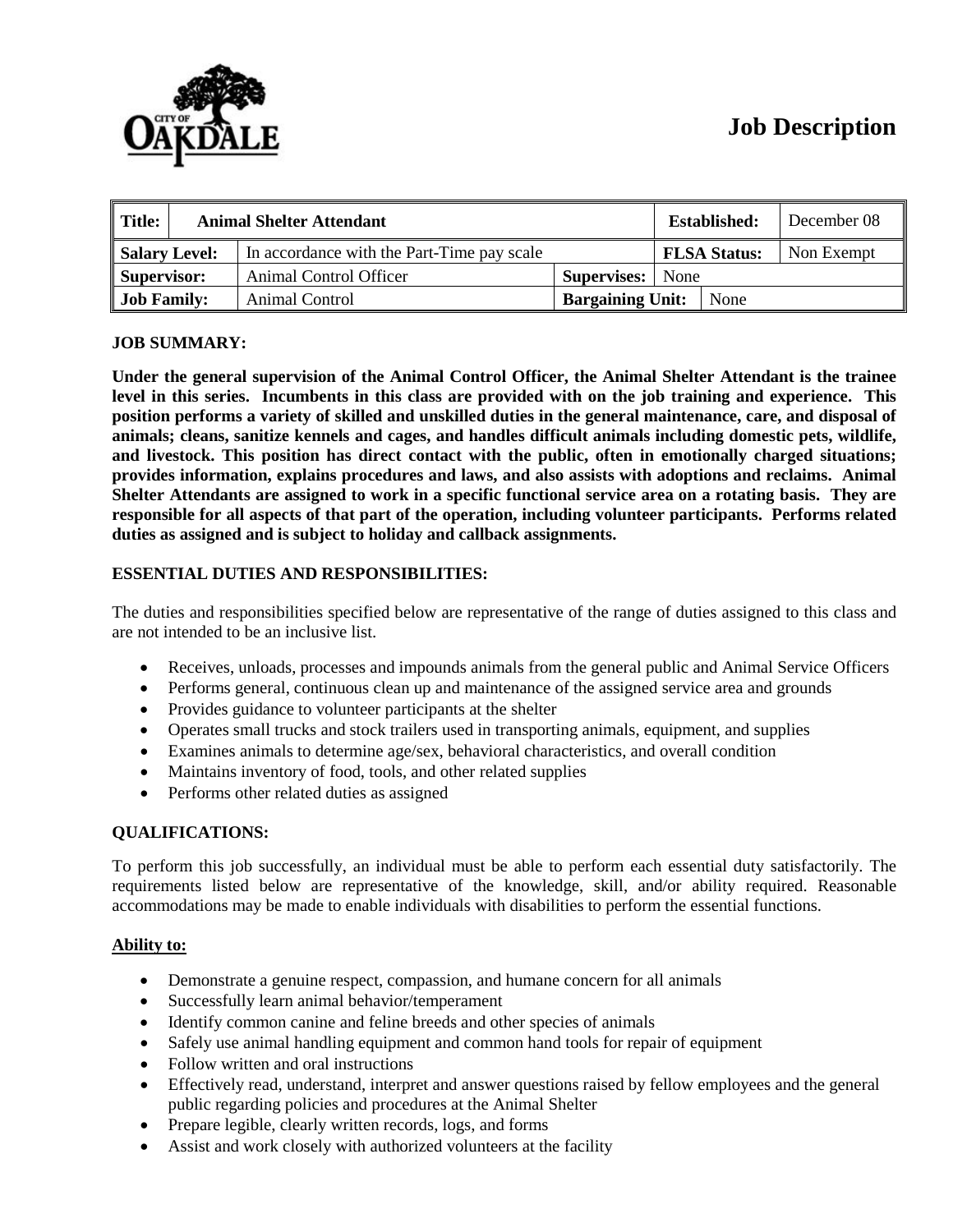• Lead and coordinate the daily activities of volunteer participants

# **Knowledge of:**

- General maintenance equipment and techniques
- Basic handling techniques and behavioral characteristics of domestic pets, common wildlife, and livestock
- Basic understanding of common domestic pet anatomy
- Basic understanding of State and local ordinances relating to the care and maintenance of domestic pets, livestock, wildlife and quarantining of suspected rabid animals
- General computer systems and operations

# **Education and/or Experience:**

High school diploma or GED certificate; college course work in Animal Science or a closely related field is desirable.

- Possess and maintain a valid California Driver's License
- Possess and maintain valid First Aid/CPR/AED certificates within one (1) year from date of appointment
- Successfully complete and pass the department's Small Animal Euthanasia Certification Program within one (1) year of employment

# **Language Skills:**

Ability to read and comprehend simple instructions, short correspondence, and memos. Ability to write simple correspondence. Ability to effectively present information in one-on-one and small group situations.

# **Mathematical Skills:**

Ability to add, subtract, multiply, and divide in all units of measure, using whole numbers, common fractions, and decimals. Ability to compute rate, ratio, and percent and to draw and interpret bar graphs.

# **Reasoning Ability:**

Ability to apply common sense understanding to carry out detailed but uninvolved written or oral instructions. Ability to deal with problems involving a few concrete variables in standardized situations.

# **WORK ENVIRONMENT AND PHYSICAL DEMANDS:**

The work environment characteristics described here are representative of those an employee encounters while performing the essential functions of this job. Reasonable accommodations may be made to enable individuals with disabilities to perform the essential functions.

# **Physical Demands:**

The physical demands described here are representative of those that must be met by an employee to successfully perform the essential functions of this job.

While performing the duties of this job, the employee is regularly required to talk or hear. The employee frequently is required to stand; walk; use hands to finger, handle, or feel; and reach with hands and arms. The employee is occasionally required to sit and stoop, kneel, crouch, or crawl. The employee must occasionally lift and/or move up to 100 pounds. Specific vision abilities required by this job include close vision, distance vision, color vision, peripheral vision, depth perception, and ability to adjust focus. The employee is required to have physical capacities to move quickly in response to animal behaviors.